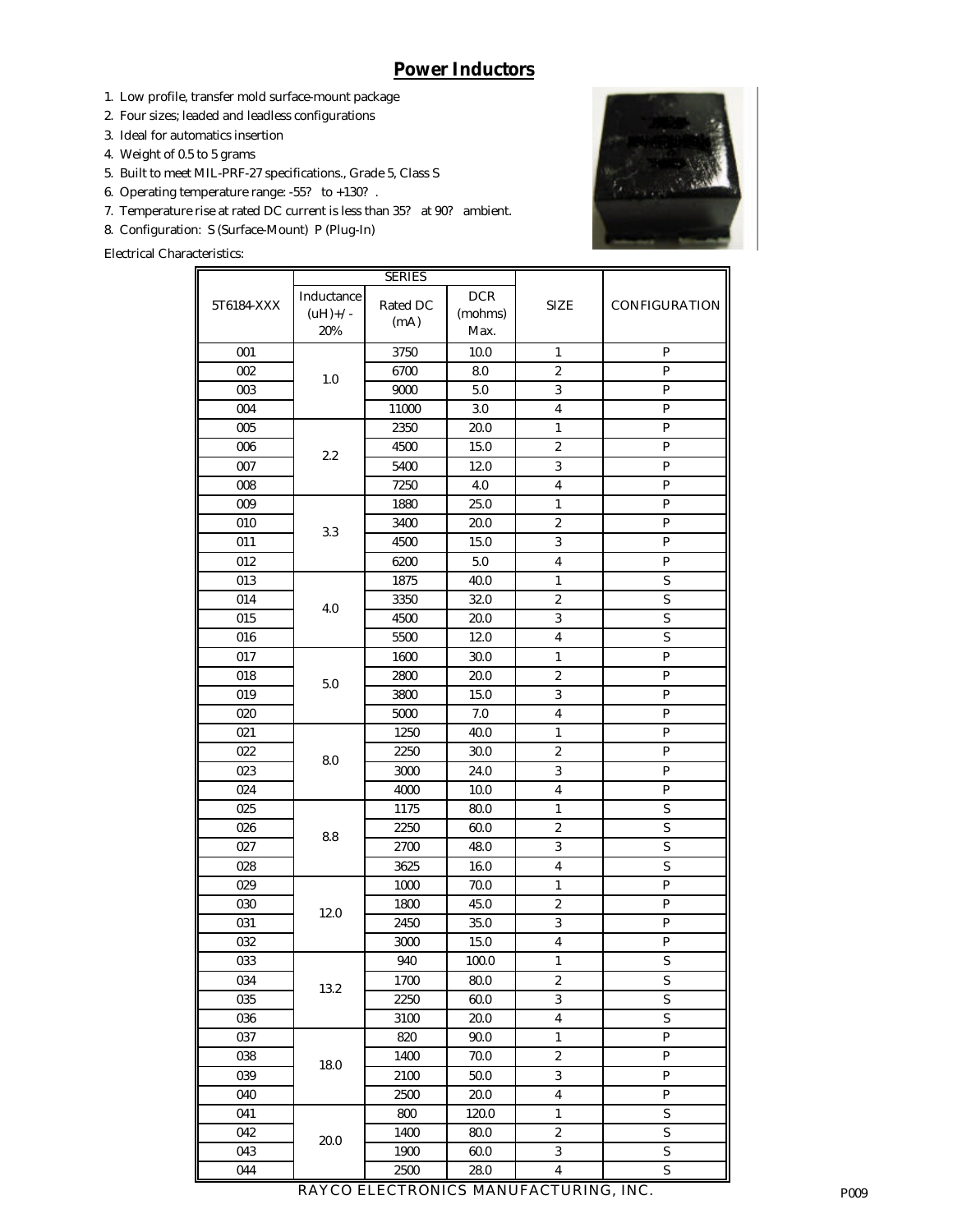| Continued  |                             |                  |                     |                         |                           |
|------------|-----------------------------|------------------|---------------------|-------------------------|---------------------------|
|            | <b>SERIES</b>               |                  |                     |                         |                           |
| 5T6184-XXX | Inductance<br>$(uH)$ +/-20% | Rated DC<br>(mA) | DCR (mohms)<br>Max. | SIZE                    | <b>CONFIGURATION</b>      |
| 045        | 25.0                        | 700              | 130.0               | $\mathbf{1}$            | P                         |
| 046        |                             | 1250             | 100.0               | $\overline{2}$          | P                         |
| 047        |                             | 1700             | 80.0                | 3                       | P                         |
| 048        |                             | 2200             | 30.0                | 4                       | P                         |
| 049        | 32.0                        | 625              | 160.0               | $\mathbf{1}$            | S                         |
| 050        |                             | 1125             | 120.0               | $\overline{2}$          | $\overline{S}$            |
| 051        |                             | 1500             | 96.0                | 3                       | $\mathbf S$               |
| 052        |                             | 2000             | 40.0                | 4                       | S                         |
| 053        | 48.0                        | 500              | 280.0               | 1                       | S                         |
| 054        |                             | 900              | 180.0               | $\overline{c}$          | S                         |
| 055        |                             | 1225             | 140.0               | 3                       | $\overline{S}$            |
| 056        |                             | 1500             | 60.0                | 4                       | S                         |
| 057        |                             | 450              | 325.0               | $\mathbf{1}$            | P                         |
| 058        | 62.0                        | 800              | 240.0               | 2                       | P                         |
| 059        |                             | 1100             | 200.0               | 3                       | $\mathbf{P}$              |
| 060        |                             | 1400             | 75.0                | $\overline{\mathbf{4}}$ | $\mathbf{P}$              |
| 061        | 72.0                        | 410              | 360.0               | $\mathbf{1}$            | S                         |
| 062        |                             | 700              | 280.0               | $\overline{c}$          | S                         |
| 063        |                             | 1050             | 200.0               | 3                       | S                         |
| 064        |                             | 1250             | 80.0                | $\overline{\mathbf{4}}$ | S                         |
| 065        | 100.0<br>125.0              | 350              | 520.0               | $\mathbf{1}$            | $\overline{S}$            |
| 066        |                             | 625              | 400.0               | $\overline{2}$          | S                         |
| 067        |                             | 850              | 320.0               | 3                       | S                         |
| 068        |                             | 1100             | 120.0               | 4                       | S                         |
| 069        |                             | 320              | 700.0               | $\mathbf{1}$            | $\mathbf{P}$              |
| 070        |                             | 560              | 425.0               | $\overline{2}$          | $\mathbf{P}$              |
| 071        |                             | 780              | 335.0               | 3                       | P                         |
| 072        |                             | 1000             | 160.0               | 4                       | P                         |
| 073<br>074 |                             | 260<br>460       | 1125.0<br>650.0     | 1<br>$\overline{c}$     | P<br>P                    |
| 075        | 187.0                       | 620              | 550.0               | 3                       | P                         |
| 076        |                             | 820              | 250.0               | 4                       | $\mathbf{P}$              |
| 077        |                             | 200              | 1660.0              | $\mathbf{1}$            | P                         |
| 078        | 250.0                       | 400              | 1200.0              | 2                       | P                         |
| 079        |                             | 600              | 750.0               | $\boldsymbol{3}$        | P                         |
| 080        |                             | 1000             | 360.0               | $\overline{\mathbf{4}}$ | ${\bf P}$                 |
| 081        | 250.0                       | 225              | 1300.0              | $\mathbf{1}$            | S                         |
| 082        |                             | 400              | 960.0               | $\overline{2}$          | $\mathbf S$               |
| 083        |                             | 550              | 800.0               | 3                       | S                         |
| 084        |                             | 700              | 300.0               | $\overline{\mathbf{4}}$ | $\overline{S}$            |
| 085        | 500.0                       | 160              | 2800.0              | $\mathbf{1}$            | $\overline{S}$            |
| 086        |                             | 280              | 1700.0              | $\boldsymbol{2}$        | $\overline{S}$            |
| 087        |                             | 390              | 1340.0              | $\sqrt{3}$              | $\boldsymbol{\mathsf{S}}$ |
| 088        |                             | 500              | 640.0               | 4                       | $\mathbf S$               |
| 089        | 750.0                       | 130              | 4500.0              | $\mathbf{1}$            | $\overline{S}$            |
| 090        |                             | 230              | 2600.0              | $\boldsymbol{2}$        | $\overline{S}$            |
| 091        |                             | 310              | 2200.0              | $\overline{3}$          | $\overline{S}$            |
| 092        |                             | 410              | 1000.0              | $\boldsymbol{4}$        | $\mathbf S$               |
| 093        |                             | 100              | 6650.0              | 1                       | S                         |
| 094        | 1000.0                      | 200              | 4800.0              | $\boldsymbol{2}$        | $\overline{S}$            |
| 095        |                             | 300              | 3000.0              | $\boldsymbol{3}$        | $\overline{S}$            |
| 096        |                             | 500              | 1440.0              | 4                       | $\mathbf S$               |